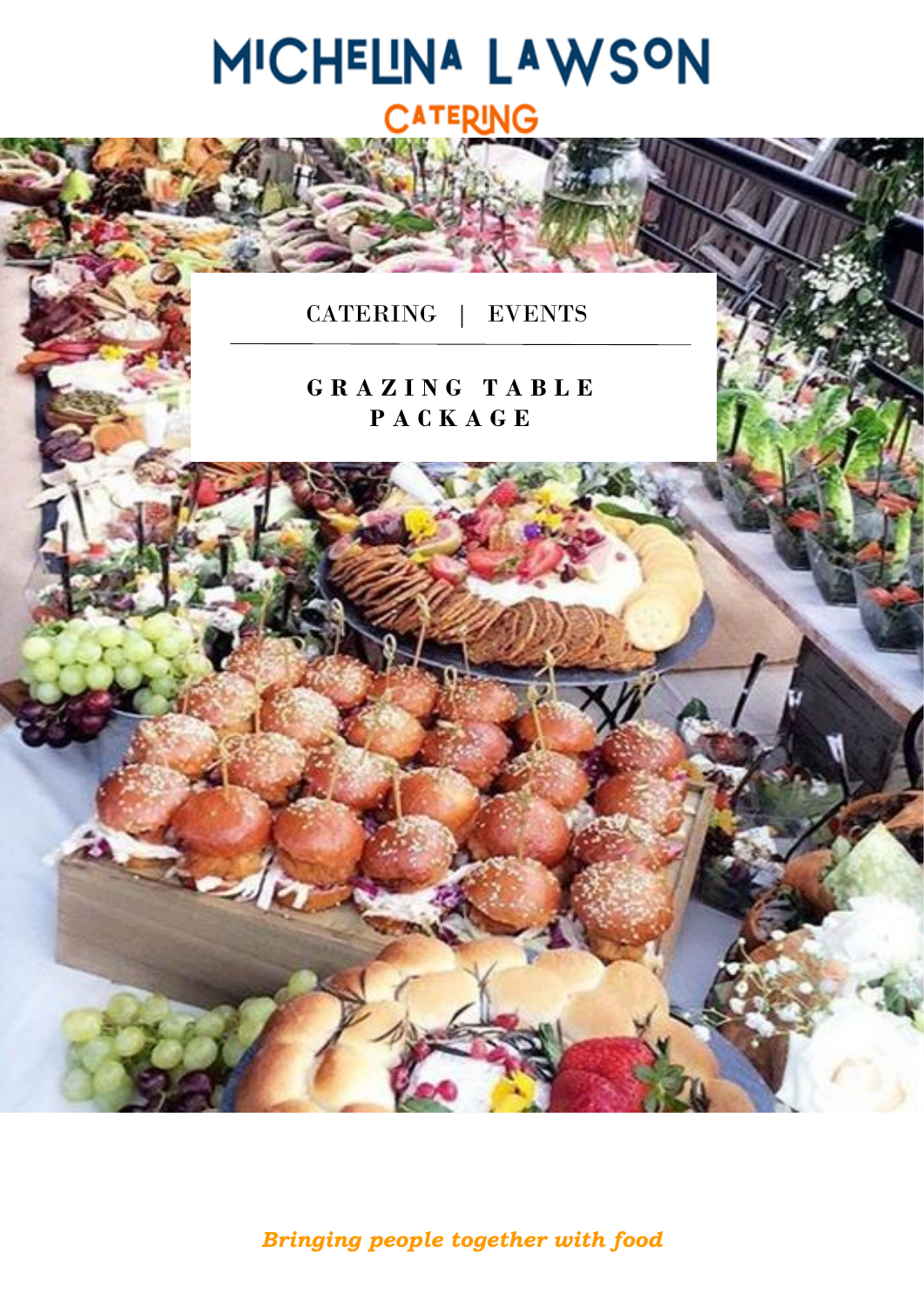## **GRAZING TABLES**

Treat your guests to a touch of theatre with interactive stations that will impress. Grazing tables creates a relaxed and informal atmosphere to encourage guests to mingle.

Grazing tables tailors to all dietary requirements and allergies.

Our grazing tables can be adapted to suit a particular theme or taste.

If you have a particular theme to your event, or style in mind, be sure to describe this when planning your grazing table with us.

We can tailor the below packages according to your budget.

Feed your imagination!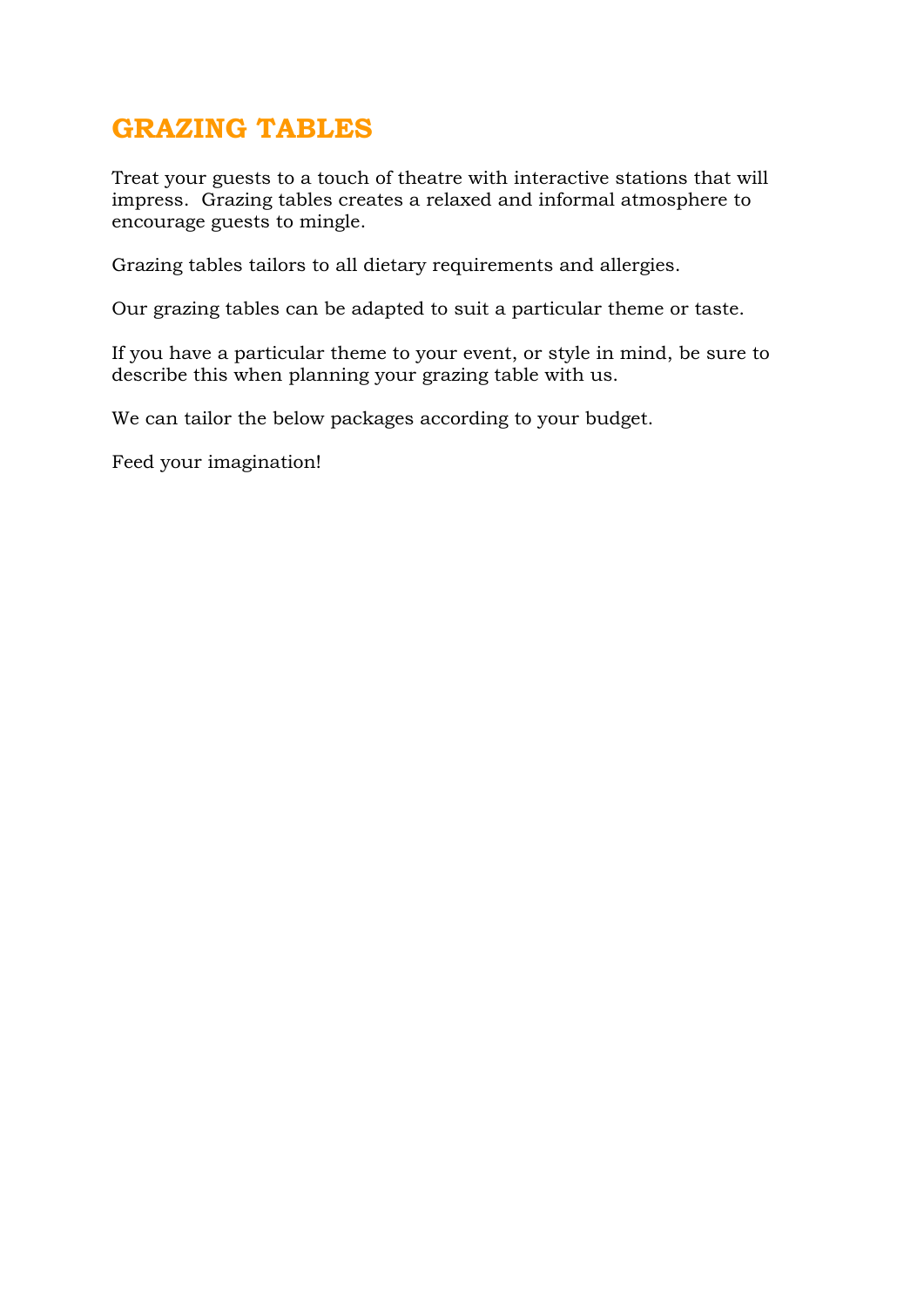## **GRAZING TABLE**

### **GRAZING TABLE \$20 pp**

Equivalent of an entree | Min 20 pax

Selection of antipasto displayed beautifully on a table.

#### **GRAZER INCLUSIONS**

Selection of 4 continental meats: sopressa salami | truffle salami | | cacciatore salami

Selection of 4 cheeses: Blue cheese | double cream brie | cheddar | feta Marinated olives | mixed pickled vegetables | house made gourmet dips Fresh bread | grissini | crostini | lavosh | variety of crackers | quince Seasonal fresh fruit | berries | mixed house made dried fruits

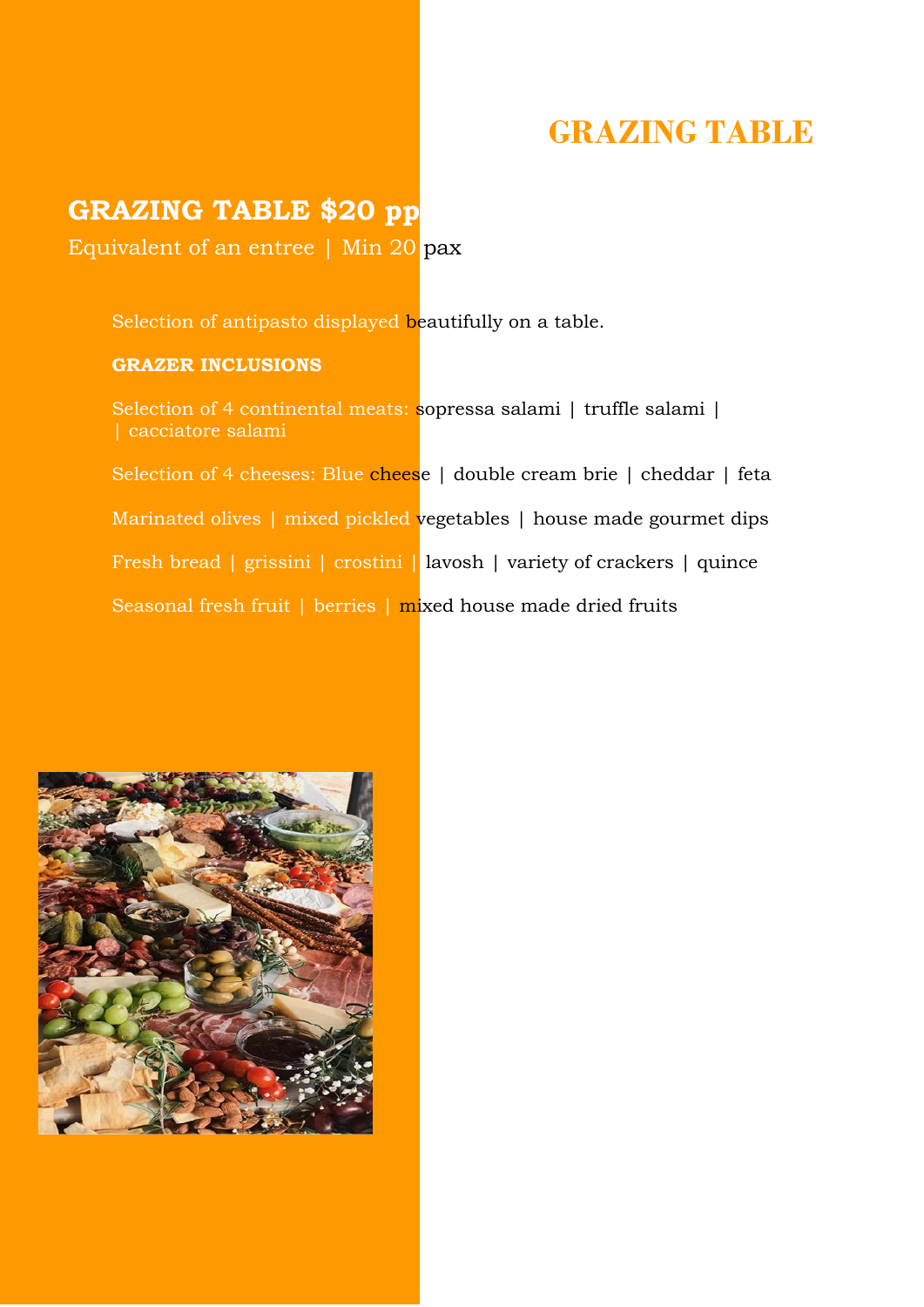## **GRAZING TABLE \$30 pp**

Equivalent of a main | Min 30pax

Selection of antipasto displayed beautifully on a table.

### **GRAZER INCLUSIONS**

Selection of two (2) continental meats: sopressa salami | truffle salami Selection of two (2) cheeses: double cream brie | cheddar Marinated olives | mixed pickled vegetables | house made gourmet dips Fresh bread | grissini | crostini | lavosh | variety of crackers | quince paste Seasonal fresh fruit | berries | mixed house made dried fruits Select three substantive dishes:

Mini cheese beef burgers (NF) | roast lamb, beetroot slaw, sliders (NF, DF) | Thai chicken cakes (NF, DF) | beer battered fish and chips with house made tartare (NF, DF) | grilled eggplant, mango soba noodles (VN, NF, DF) | penne pasta with Bolognese sauce (NF) VN & V option available | Thai beef, glass noodles, crushed peanut, nuoc cham (GF, DF) | traditional beef Italian meatballs, house made salsa (NF)

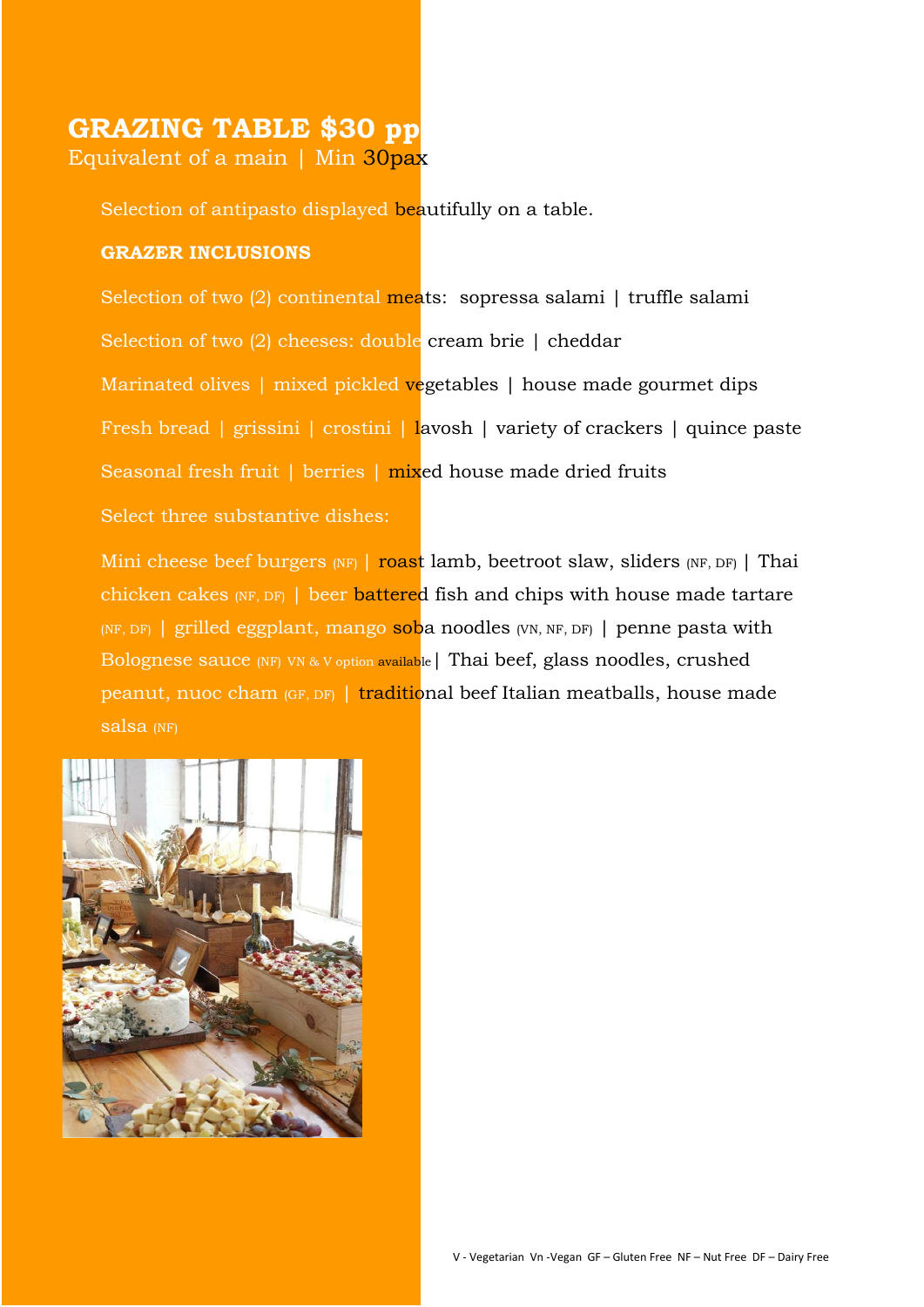## **ITALIAN THEME GRAZING TABLE \$30pp**

Equivalent of a main| Min 30 pax

Travel through the provinces of Italy with a selection of antipasto and Italian dishes which will tantalise the Italian in you.

GRAZER INCLUSIONS

Selection of 2 Italian continental meats: truffle salami | sopressa salami

Selection of 2 Italian cheeses: provolone | bocconcini

Marinated olives | house made pickled vegetables | roasted capsicums | basil pesto dip | tomato almond  $\text{dip}$  | chargrilled vegetables

Fresh fruit | nougat | variety of nuts | variety of dried fruits

Fresh bread | grissini | almond bread | taralli | crostini | focaccia | garnishes

Selection of 3 dishes | traditional Italian meatballs in napolitana sauce (NF) | arancini balls (meat or vegetarian) (NF) | house made porchetta sliders (NF, DF) | spinach and ricotta crepes cannoli with napolitana sauce  $(V, NF)$  | eggplant parmigiana (V, GF, NF) | penne pasta with Bolognese sauce (NF, DF) | tomato bruschetta (VN, NF, DF)

Add an extra \$10 per person for choice of 3 desserts

Tiramisu cups | mini-Sicilian cannoli |Neapolitan semolina and ricotta slices |mini hazelnut bombeloni | custard cream puffs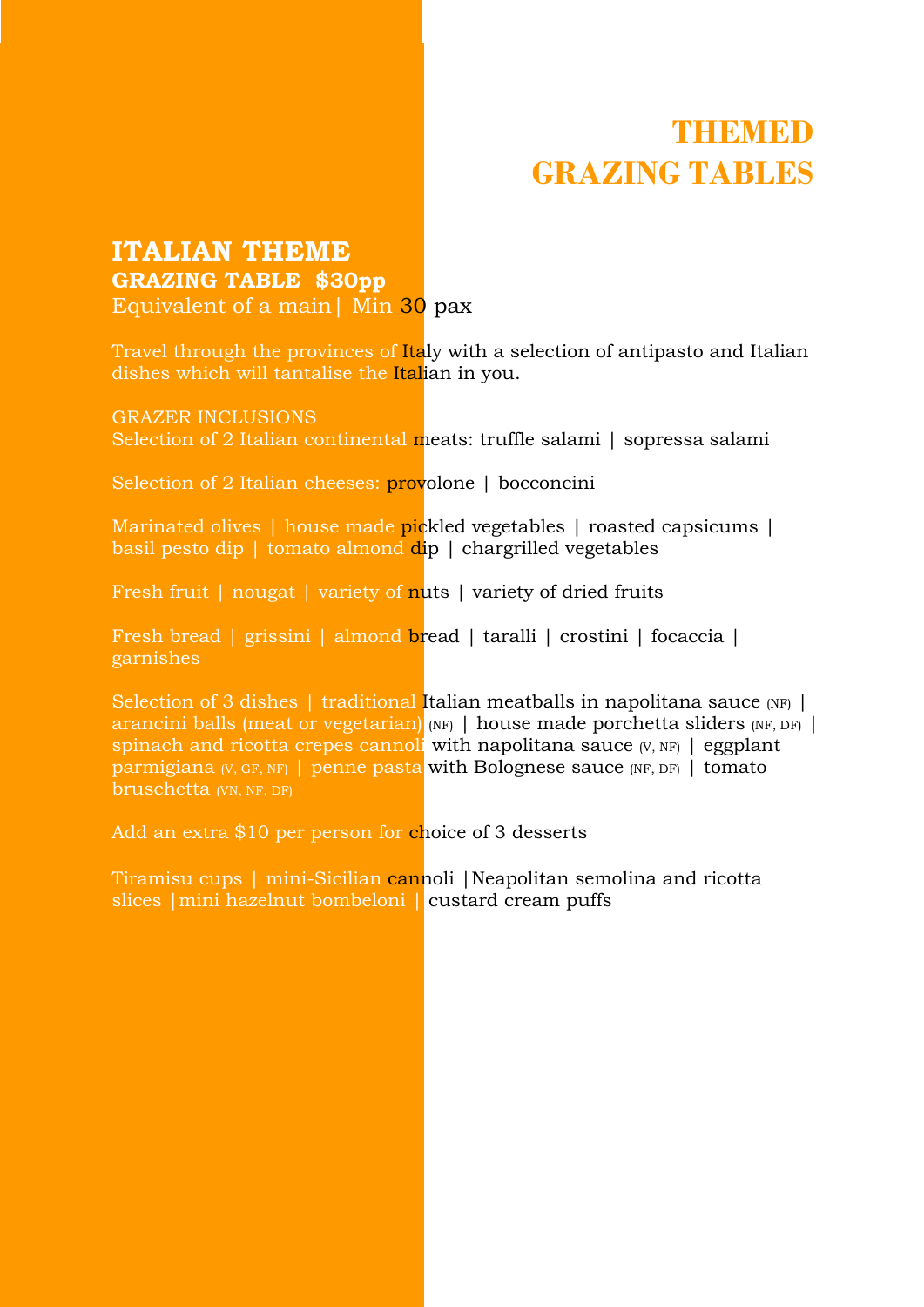### **SPANISH THEME GRAZING TABLE \$30 pp**

Equivalent of a main | Min 30pax

Enjoy Spain on a table! .

#### **GRAZER INCLUSIONS**

Selection of 2 Spanish continental meats: jamon |chorizo

Selection of 2 Spanish cheeses: Manchego | Mahon

Marinated olives | chili and house pickled vegetables | potato tortilla | olive tapenade | white anchovies | marinated mushrooms

Fresh fruit | variety of nuts | variety of dried fruits

Fresh bread | variety of crackers | crostini | garnishes

Selection of 3 dishes: chorizo and potato croquettes (NF) | Jamon and manchego sliders (NF) | chicken empanadas (GF, NF) | Spanish paella (NF) | Spanish styled meatballs  $(NF)$  | flank steak, goats cheese on toast  $(NF)$ 

Add an extra \$10 per person for choice of 3 desserts

Crèma Catalana | tarta de quesa (Spanish cheesecake) | Spanish churros with chocolate sauce | orange and caramel flan | orejones (Spanish version of a cannoli) | fried pastries with orange scented honey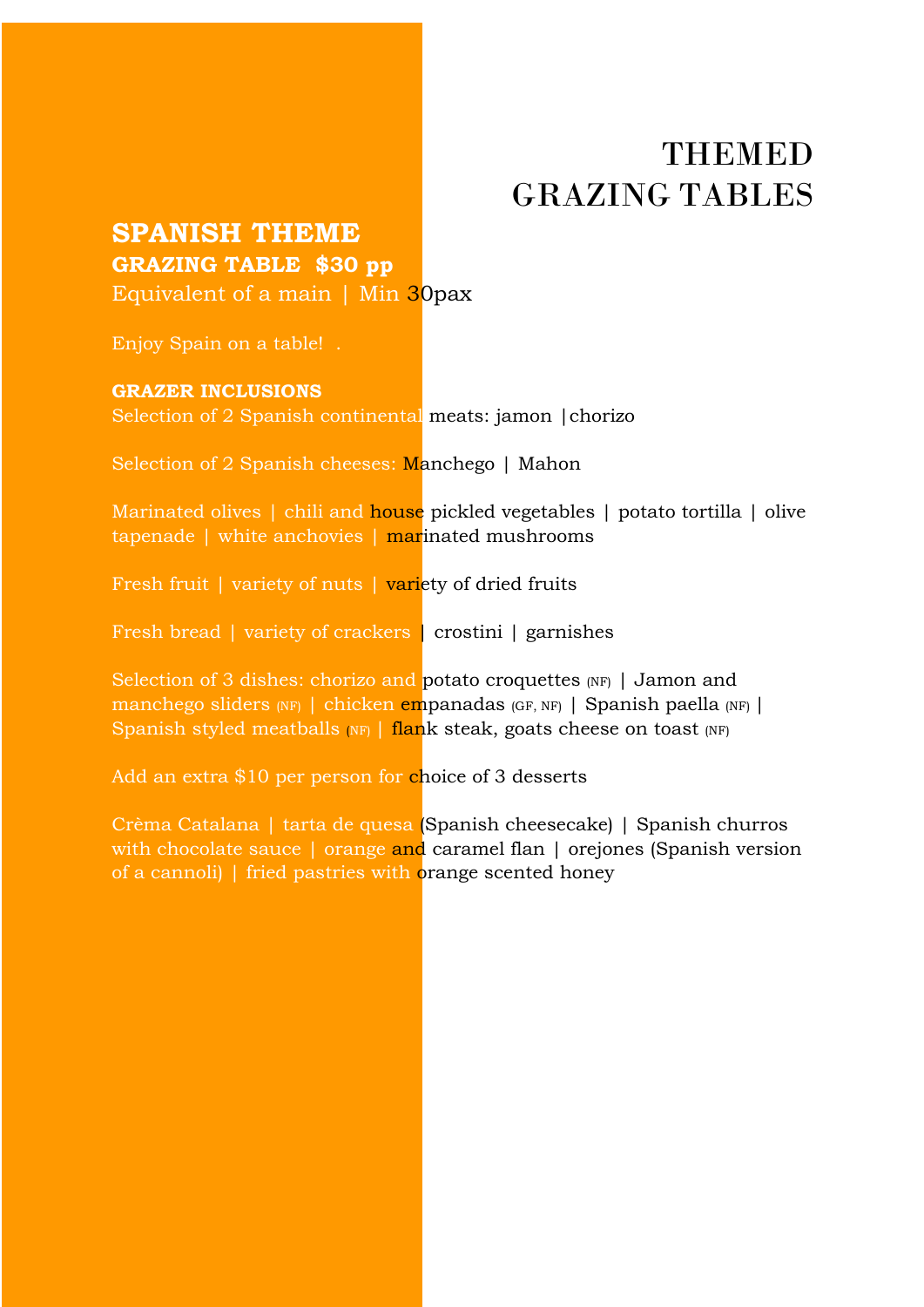### **MIDDLE EASTERN THEME GRAZING TABLE \$30 pp**

Equivalent of a main  $\vert$  Min 30

Enjoy the taste, flavours, and smells that this grazing table has to offer. You'll definitely find the hidden treasures of the Middle East.

#### **GRAZER INCLUSIONS**

Selection of 2 Middle Eastern continental meats: Basturma (dried beef) | sujuk sausage

Selection of 2 cheeses | fetta | halloumi

House made hummus | house made baba ghanoush |labneh

Fattoush |tabbouleh | Dolma (grape leaves stuffed with rice)

Variety of house made pickle | marinated olives | mixed nuts | dried fruits | berries | fresh fruit

Fresh bread | Turkish bread | pita bread | lavosh | garnishes

Selection of 3 dishes: turkey, zucchini, spring onion patties  $(NF)$  | beef kofta (GF, DF, NF) | spiced chicken kebabs (DF, NF) | Lebanese beef kebabs (NF) | cauliflower shawarma berber  $(GF, NF)$  | shish kebabs  $(NF)$  | zucchini and fetta fritters (GF, NF)

Add an extra \$10 per person for choice of 3 desserts

Baklava| sweet filo cigars | Mutabbbaq (sweet cheese dessert)| mini semolina, coconut and marmalade cake |Turkish delight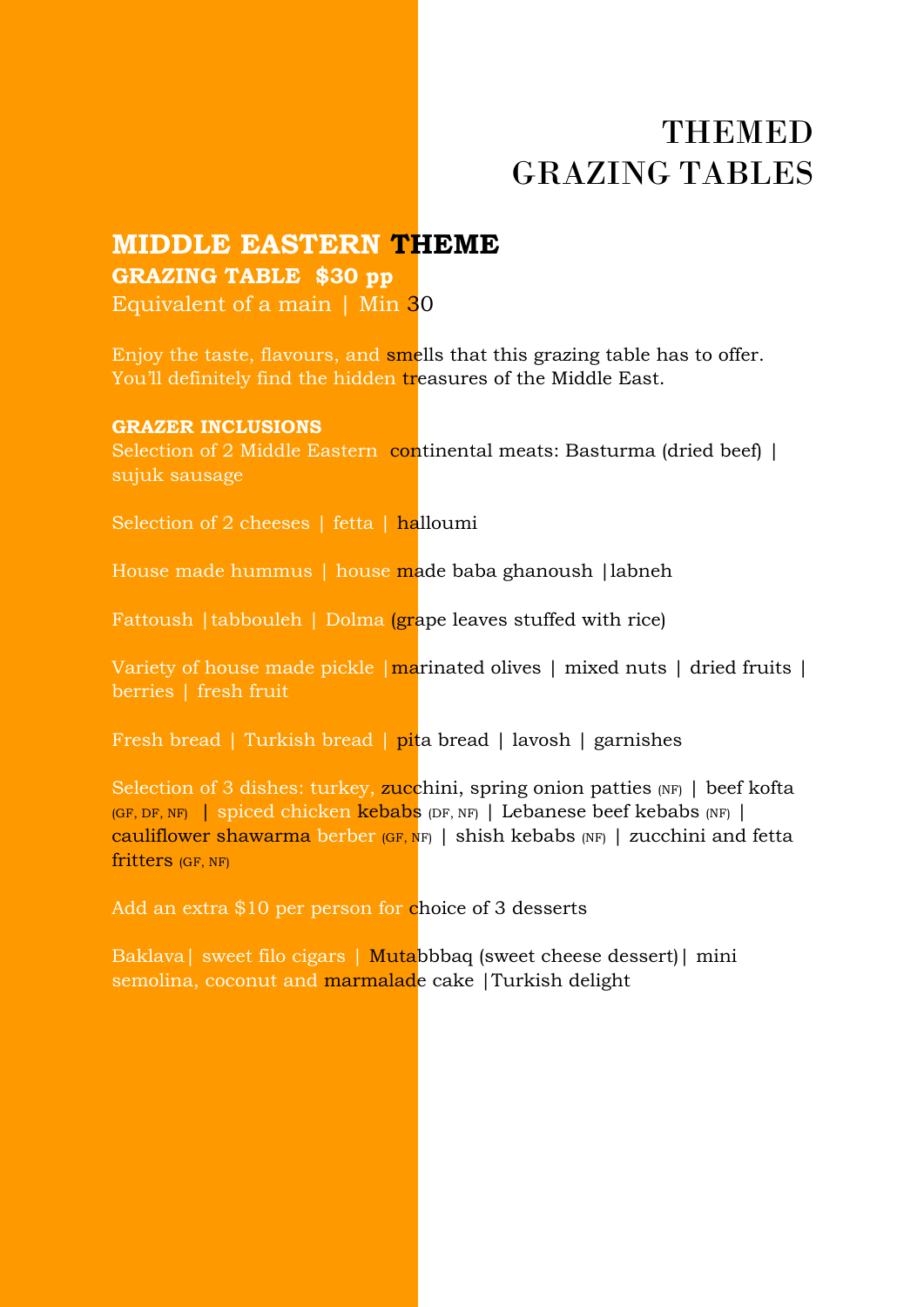**MEXICAN THEME**

**GRAZING TABLE \$30 pp**

Equivalent of a main  $\vert$  Min 30

Impress your amigos at the next fiesta with this Mexican feast! Put on your sombrero (or eat from it!) as there is plenty of food for everyone to enjoy!

#### **GRAZER INCLUSIONS**

Selection of small Mexican bites: roasted cherry tomatoes | beer battered avocado dippers |BLT tacos | Nacho loaded potato skins | guacamole | loaded bean dip

Variety of corn chips | fresh fruit | variety of dried fruits and nuts

Make your own tacos. Choose from two fillings

Fillings: slow cooked beef brisket | pork belly | chicken with tinga sauce (spicy) |spicy wild mushrooms

Selection of salsa and sides: chargrilled salsa | tropical pineapple salsa | guacamole | fresh salsa habanero & red onion salsa (hot) | red cabbage mix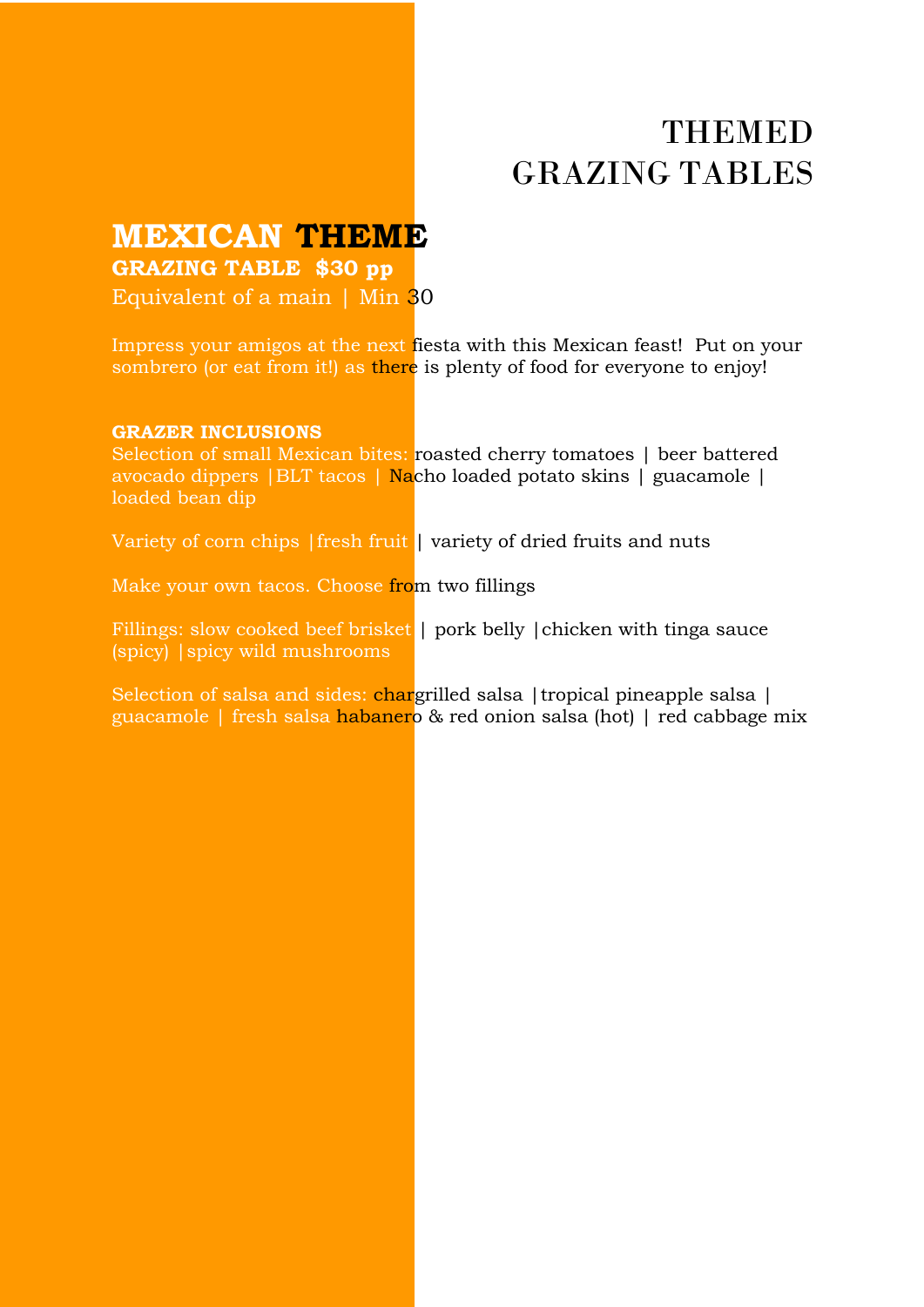### **ASIAN THEME GRAZING TABLE \$30 pp**

Equivalent of an main | Min 30pax

Travel to the Orient with this grazing table where your guests will scramble to take the last morsel.

#### **GRAZER INCLUSIONS**

Selection of 2 cheeses | double cream brie | pepper jack cheese

Bite size egg rolls | variety of fresh spring rolls | sweet and sour house pickled vegetables

Sushi rolls | vegetable and meat dumplings

Fresh fruit | variety of nuts | variety of dried fruits | crackers | garnishes

Selection of 3 dishes: chicken satay skewers with peanut sauce | Korean sticky ribs | Asian caramel wings | Taiwanese style garlic pork bao | Thai chicken patties | sang choi bau of vegetables | zucchini onion bhajis, yoghurt and pomegranate molasses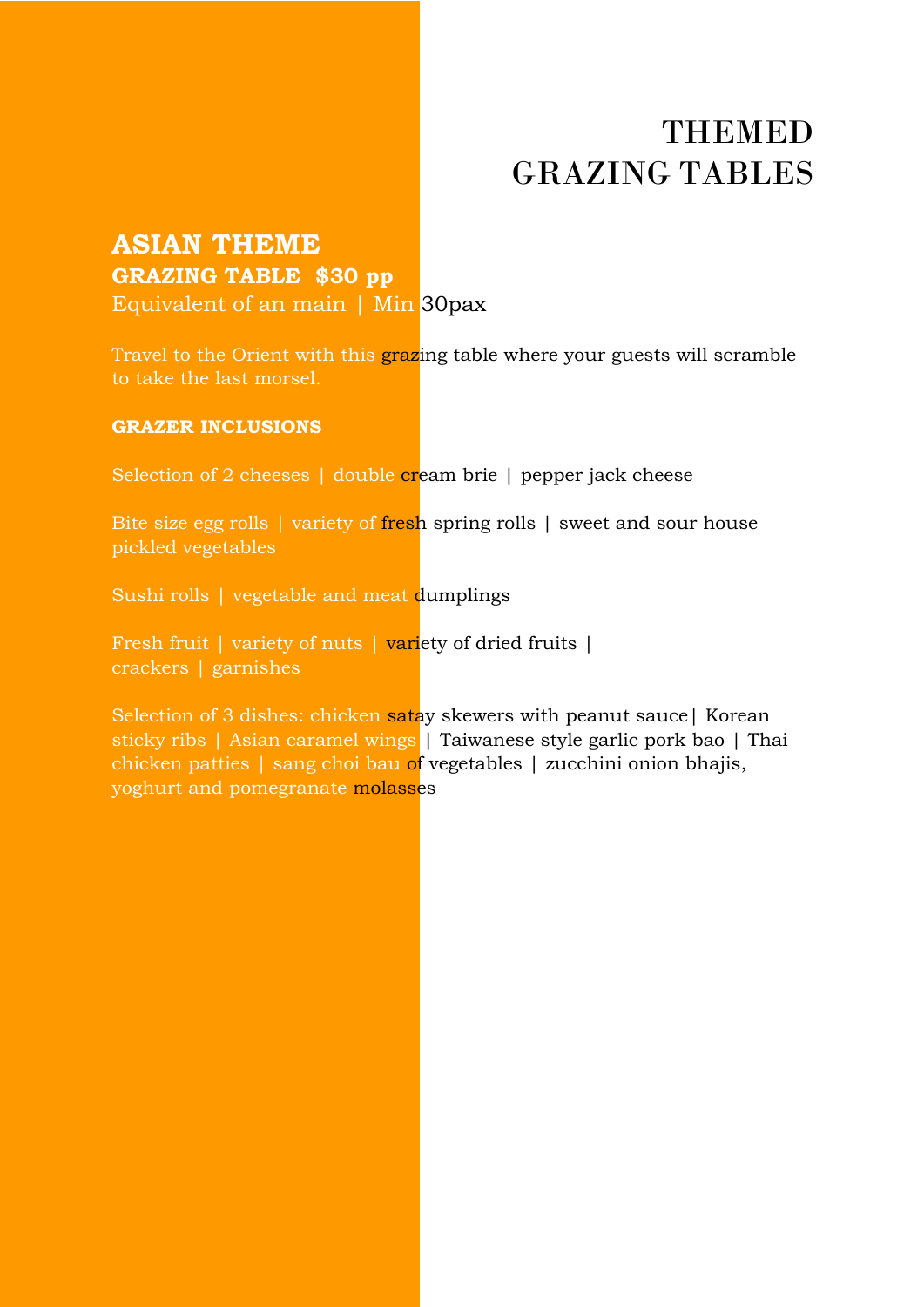# DESSERT GRAZING TABLES

### **DIY Pavlova Grazing Table \$18 pp Min 20 pax**

Move over the cheese board the paylova grazing table is here! A fun and delicious way to enjoy the quintessential Aussie dessert

#### **GRAZER INCLUSIONS**

Mini meringues | local cream

Selection of sauces | chocolate | caramel | salted caramel | nutella | lemon curd | passionfruit curd | raspberry sauce

A variety of seasonal fruit | berries | bananas | passionfruit

A variety of nuts and herbs | pistachios | walnuts | peanuts | coconut flakes | mint

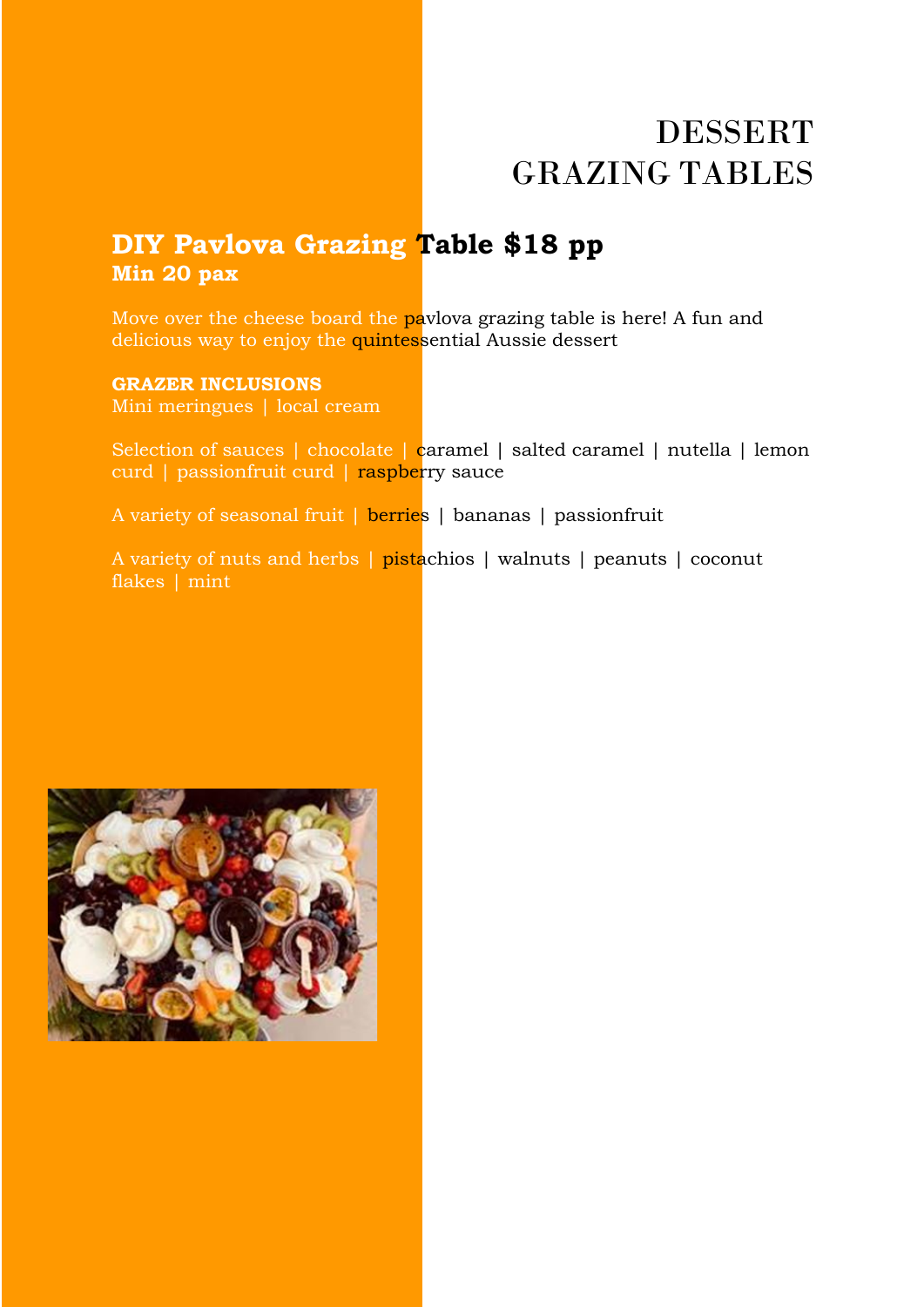# DESSERT GRAZING TABLES

### **Dessert Grazing Table \$20 pp Min 20 pax**

A great way to have the last meal of the night!

#### GRAZER INCLUSIONS

Mini pavlovas | variety of fruit tarts with berries | mini lemon tarts | mini Sicilian cannoli | mini tiramisu cups | chocolate mousse

Vegan dessert bites: hummingbird cake | mud chocolate cake | variety of macaroons

A variety of seasonal fruits | berries | nuts